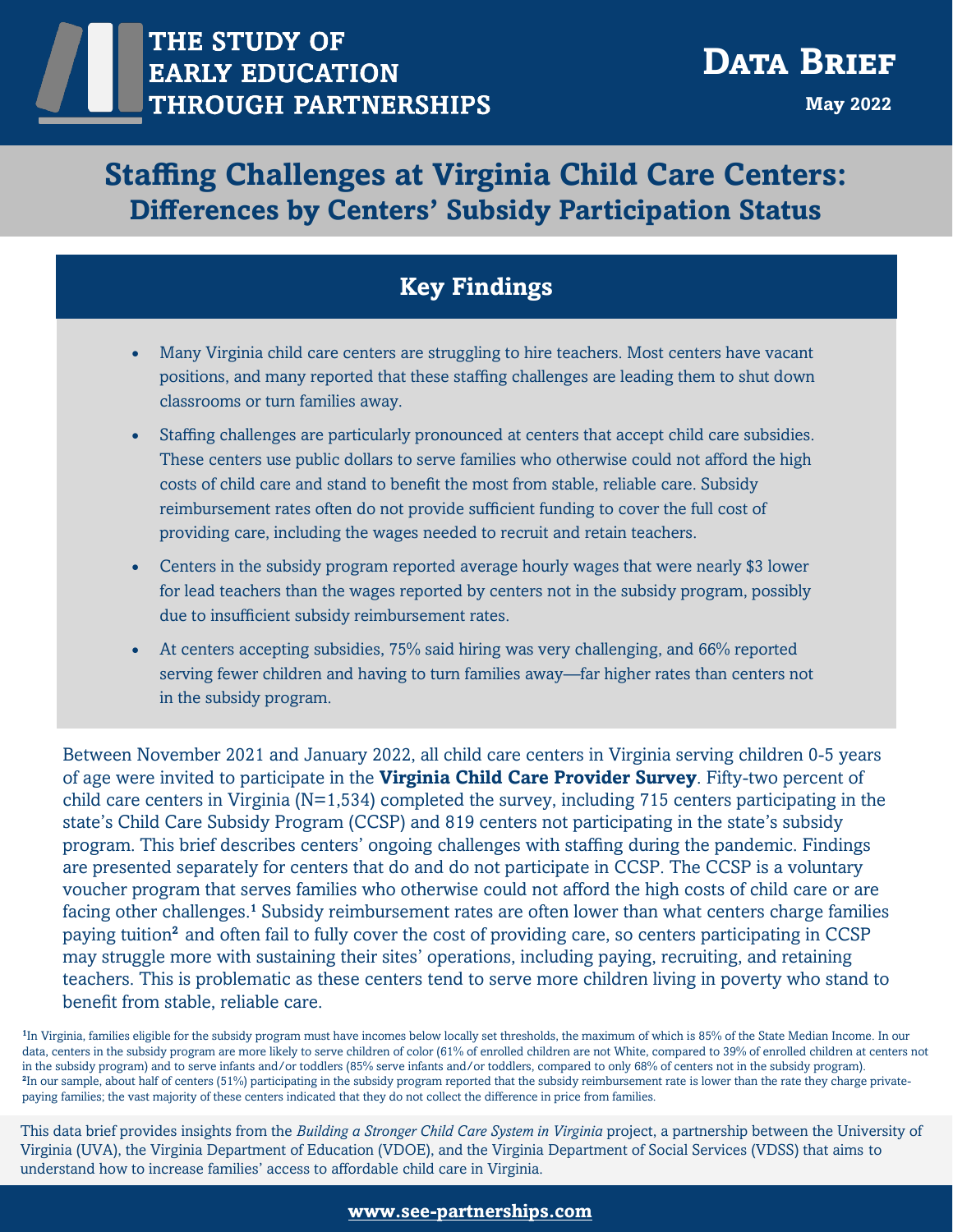## **Most child care centers, but especially those in the subsidy program, are struggling with staffing.**

**79%**

of centers in the subsidy program had at least one teacher vacancy, compared to 46% of centers not in the subsidy program

#### Percentage of VA child care centers that reported staffing (e.g., teachers leaving, vacancies) was challenging:



Very A little or moderately

Note: Based on responses from 1,505 child care centers in Virginia. In the overall sample, 89% said staffing was at least a little challenging, and 43% said staffing was very challenging.

### **4**

average number of teacher vacancies at centers in the subsidy program, compared to an average of 2 vacancies at centers not in the subsidy program

#### Among VA child care centers that tried to fill vacancies since July, percentage who found hiring challenging:



Note: Based on responses from 1,325 child care centers in Virginia who reported trying to hire new teachers/staff since July 2021. In the overall sample, 95% said hiring was at least a little challenging, and 63% said hiring was very challenging.

## **Child care centers, especially those in the subsidy program, have faced many challenges trying to fill vacant positions.**



#### VA child care centers that tried to fill vacancies reported the following challenges:

 $\blacksquare$  In subsidy  $\blacksquare$  Not in subsidy

Note: Based on responses from 1,325 child care centers in Virginia who reported trying to hire new teachers/staff since July 2021. Percentages in the overall sample (from left to right) are: 84%, 75%, 66%, 70%, and 60%.